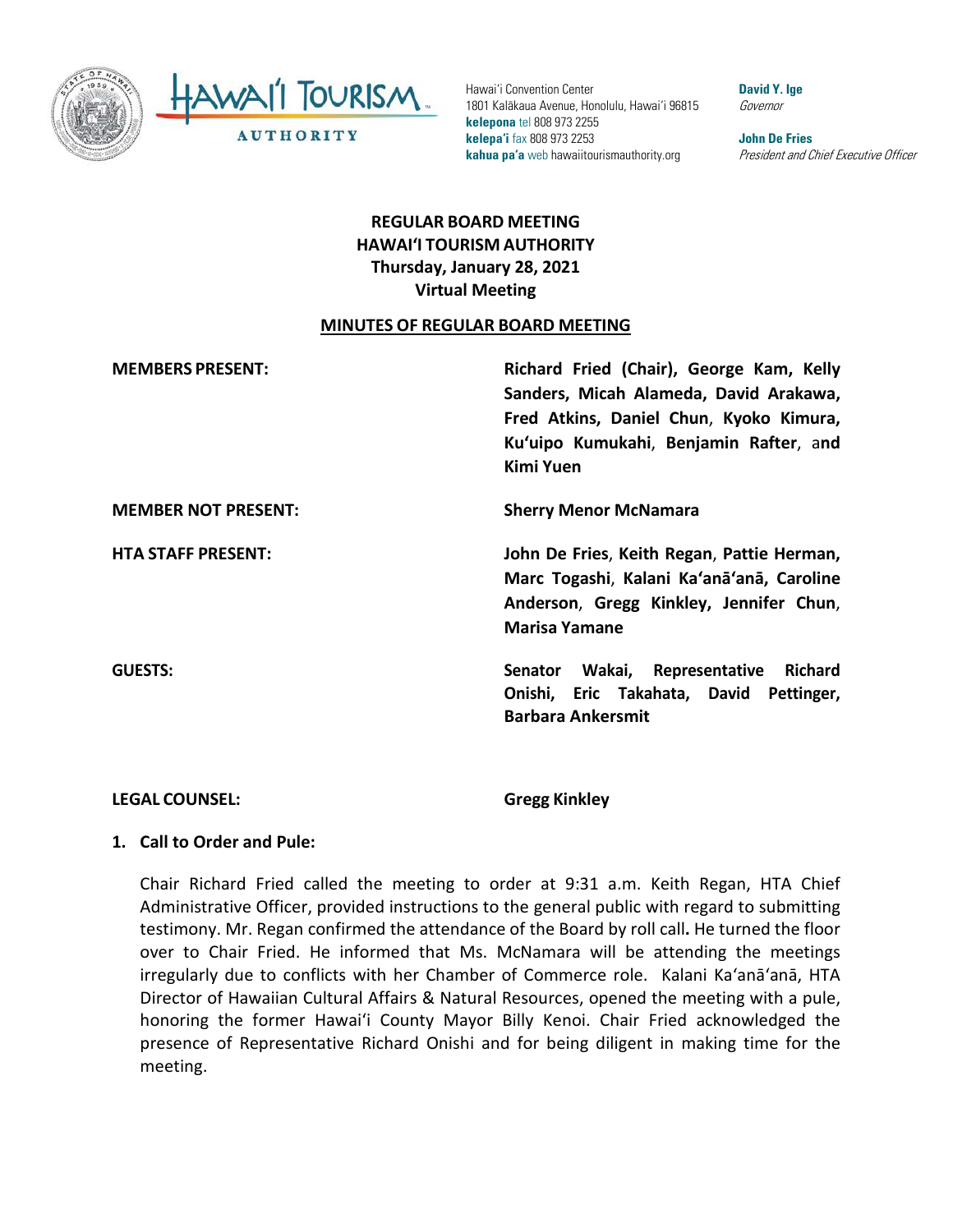#### **2. Approval of Minutes of the December 17, 2020 Board Meeting:**

Chair Fried requested a motion to approve the minutes of the December 17, 2020 Board meeting. George Kam made a motion, which wasseconded by Kuʻuipo Kumukahi. The motion was unanimously approved.

### **3. Report of Permitted Interactions at an Informational Meeting or Presentation Not Organized by the Board Under HRS section 92-2.5(c):**

Chair Fried asked whether there were any interactions, informational meetings or presentations to report, and there were none.

# **4. Report of the CEO Relating to Staff's Implementation of HTA's Programs During October 2020**

Chair Fried recognized John De Fries, HTA President & CEO, to present his report. Mr. De Fries reported that there was a decrease in workload for HTA despite the staff reductions and new jobs that have emerged which are outside HTA's job description. He said that trust and clarity of vision are very important components for Hawai'i to fully recover. He thanked the tourism Chairs, Representative Onishi, and Senator Wakai, for their commitment and support in looking through HTA's operations and budgets.

Mr. De Fries said that Senator Wakai recently communicated his disappointment for not receiving information on budgets and aerials in December. He explained that he informed the senator in December that he needed until February to have the report ready allowing him time to discuss with the Board the resumption of HTA's TAT fund as it involves the livelihood and future employment of HTA's staff. He added that the report will be available to Senator Wakai and Representative Onishi after the February Board meeting. Mr. De fries thanked Senator Wakai for urging Governor Ige to consider the resumption of HTA's TAT funds, noting that the governor affirmed on resuming the TAT fund when he deemed feasible.

Mr. De Fries reported that he met with the senator to determine the indicators that will get him to resume the TAT funding and reasoned out that a \$41 million budget is like operating on one side of a football field where in the stadium calls for a \$79 million. He said that since the market will not recover overtime, it would also be prudent to look at Fiscal 2022 in sections with the levels of funding while the administration, legislature and HTA are navigating jointly out of the current situation. He noted that the senator included Director McCartney of DBEDT in drafting the proposal with the inclusion of the conditions authorizing HTA to draw down on the \$5 million emergency fund.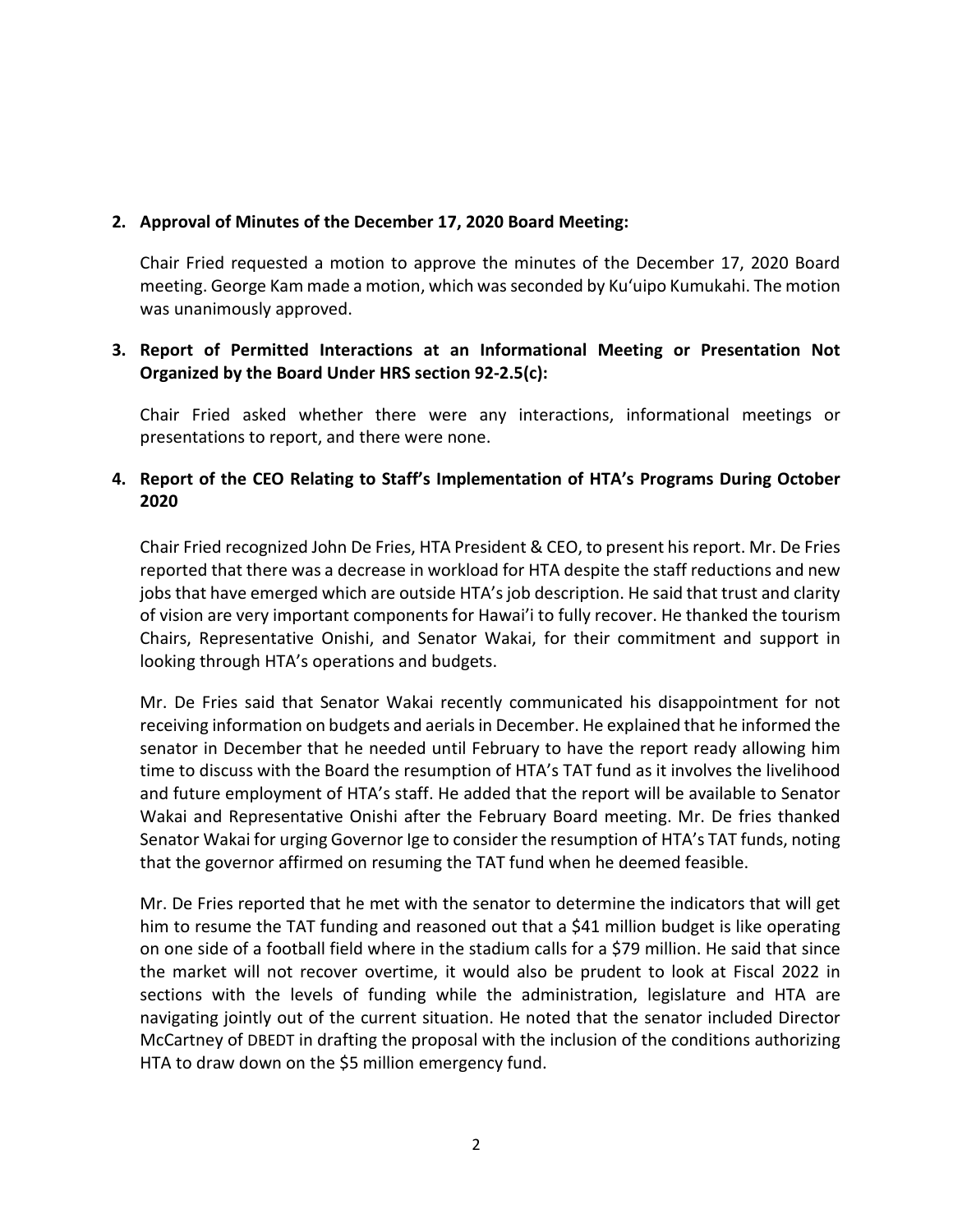Mr. De Fries reported that the Governor requested the HTA to be on the front line in developing a vaccination plan to support the DOH with the industry planning the distribution when the visitor/employees arrive at the top of the packing order. He noted that he had only spoken to the President of Hawaii Lodging and Tourism Association (HLTA), Mufi Hanneman, whose memberships run across all sectors which includes the presidents of labor unions. He noted that HTA received an inquiry from Queen's Medical Center for the possibility of establishing a central vaccination center at the HTA Convention.

Mr. De Fries shared a quote saying "People will forget what you said or did, but they won't forget how they made you feel" which speaks to everything that is central to reopening tourism and re-launching the economy. He explained that it's how Hawai'i will make people around the world feel when they come to Hawai'i. He remembered the late mayor to have an incredible capacity to make people feel good.

Mr. De Fries acknowledged the support that Representative Onishi and Senator Wakai are providing which affirms that the House and the Senate feels a sense of responsibility to HTA. He quoted Senator Wakai's statement that "Hope is not a strategy" and that in understanding what hope is, he remembered a quote by Martin Luther where he said, "I have a dream." He concluded that this sets the people to collectively recognize that Hawai'i needs a dream as a means of cultivating an environment of collaboration and working side by side in trust to develop the clarity of vision that will get Hawai'i to recover.

Mr. De Fries turned the floor to Mr. Regan to discuss the form of the CEO report. Mr. Regan reported that the 71 pages of the CEO report is available to the members, wherein 18 pages are detailing some of the activities of the various segments of HTA. He noted that majority of the activities in December were listed in the Executive Summary. Mr. Regan noted that December was a busy month with the compression of the holidays and with the direction received with fiscal year 2021 money that HTA had to speed up some of the processes that are in place. He noted that Ms. Ka'anā'anā, Ms. Anderson, Ms. Herman and Ms. Chun will directly share their reports and activities that happened on December.

Mr. Regan recognized Kalani Ka'anā'anā, Director of Hawai'i Cultural Affairs and Natural Resources, to provide insights on his team's activities. Mr. Ka'anā'anā reported that activities were focused on wrapping up the final reports of the remaining 45 contractors left from Kukulu Ola and Aloha ʻĀina to make sure that all requirements and deliverables were met. He noted that with the changes in the budget of natural resources and Hawaiian culture, they started to work on the problematic actions involving stakeholders around the reservation system. He recommended to the Board to not pursue the project planned with working with DLNR because it turned out that the department has their hands full. He nevertheless thanked Representative Onishi for sharing his thoughts on the matter.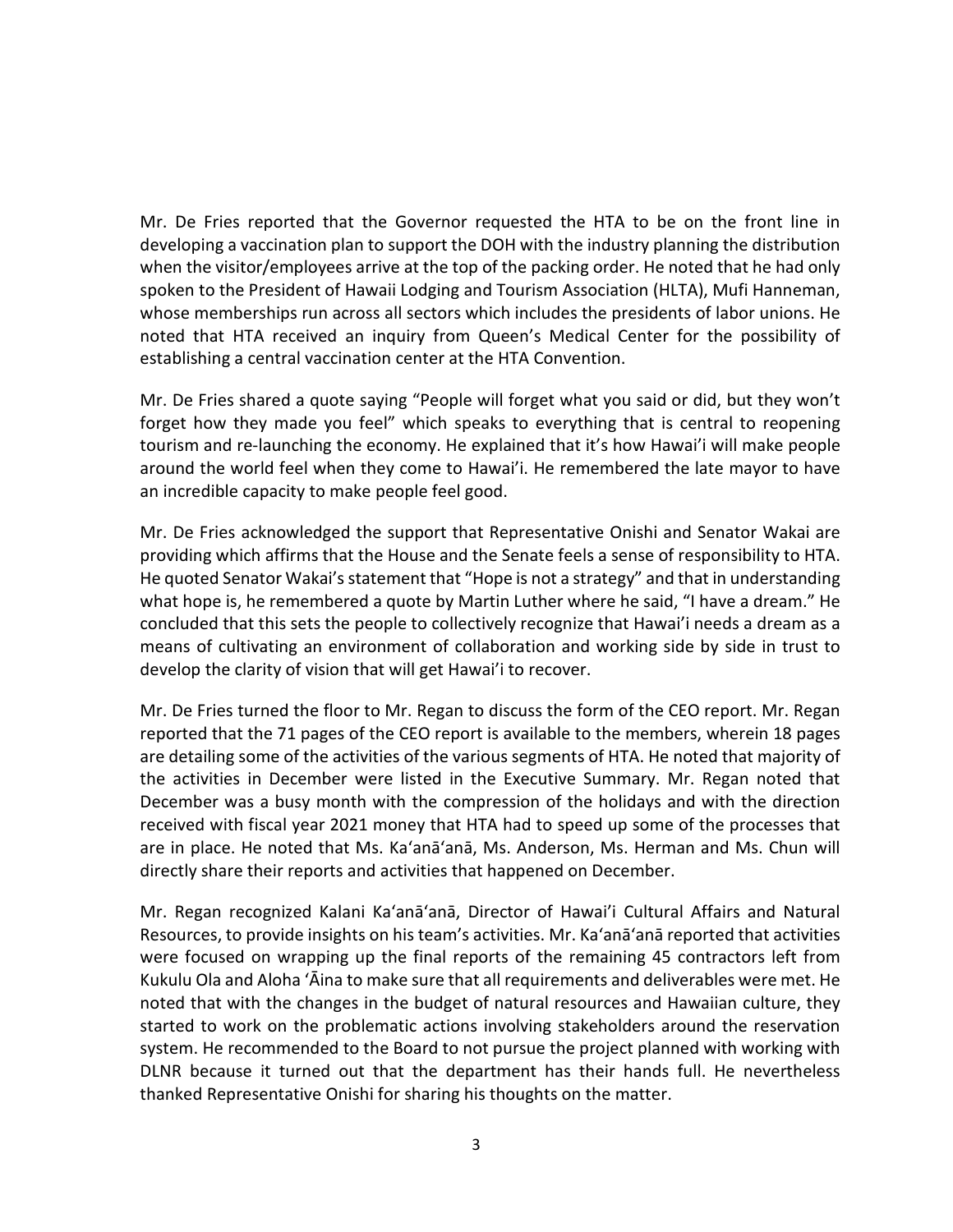Mr. Ka'anā'anā reported that they have begun to move on the state-wide reservation system on a part by part basis with the goal of launching with Diamond Head in the next month or so, which will in turn bring other parks online within months of the opening. He said that they partnered with the UH team school to do a study for tour guide certification and licensure and are finalizing the agreement to get it started. He noted that part of it is work done with Ms. Anderson who works in the certification space and in the program that they have at KCC and the other CCs. He said that they will figure out those existing programs as part of Ms. Anderson's workforce development activity and on how to integrate with some of the Destination Management Action Plan (DMAP) actions seen from communities across the state.

Mr. Regan recognized Caroline Anderson, Director of Community Enrichment, to report on the activities within her sector. Ms. Anderson reported that her team is wrapping up the DMAP for Kaua'i, Mau'i, Moloka'i and Lana'i and also the 2020 Community Enrichment Program awardees. She added that they are finalizing their reports and processing final invoices.

Mr. Regan recognized Pattie Herman, VP for Marketing and Product Development, to report on her sector's activities. Ms. Herman reported that she and the market managers had been very involved with all the activities of the global marketing team and on being on top of it week by week as it relates directly to the budget that needs to be devised occasionally. She said that the industry partner meetings are continuously discussing the activities of hotels and centers rotating the properties on a weekly basis. She added that they are also involved with Ms. Anderson with the DMAP process. She noted that they had the Aloha Taiwan seminar, occurring virtually and in person, with most of the Hawai'i partners presenting, the Aloha Canada webinar done virtually, regular budget brainstorming sessions, and HPR meetings discussing with several representatives and senators. She added that they had the resident sentiment's survey about feelings about COVID-19 towards tourism and hospitality industry updated with the Maui County.

Mr. Regan recognized Jennifer Chun to share the highlights of December as it related to Tourism research. Ms. Chun reported that they have put up the visitor stats, hotel report, and vacation rental report and that last month, Mr. Kam presented regarding the residents sentiment survey. She added that the visitor plan inventory for 2020 has been put up for weekly destinations for their index reports, weekly travel agency booking reports and daily briefers.

Mr. Regan noted that the legislative section will be added back to the CEO report moving forward to highlight legislative activities, tracked bills, and testimonials provided based on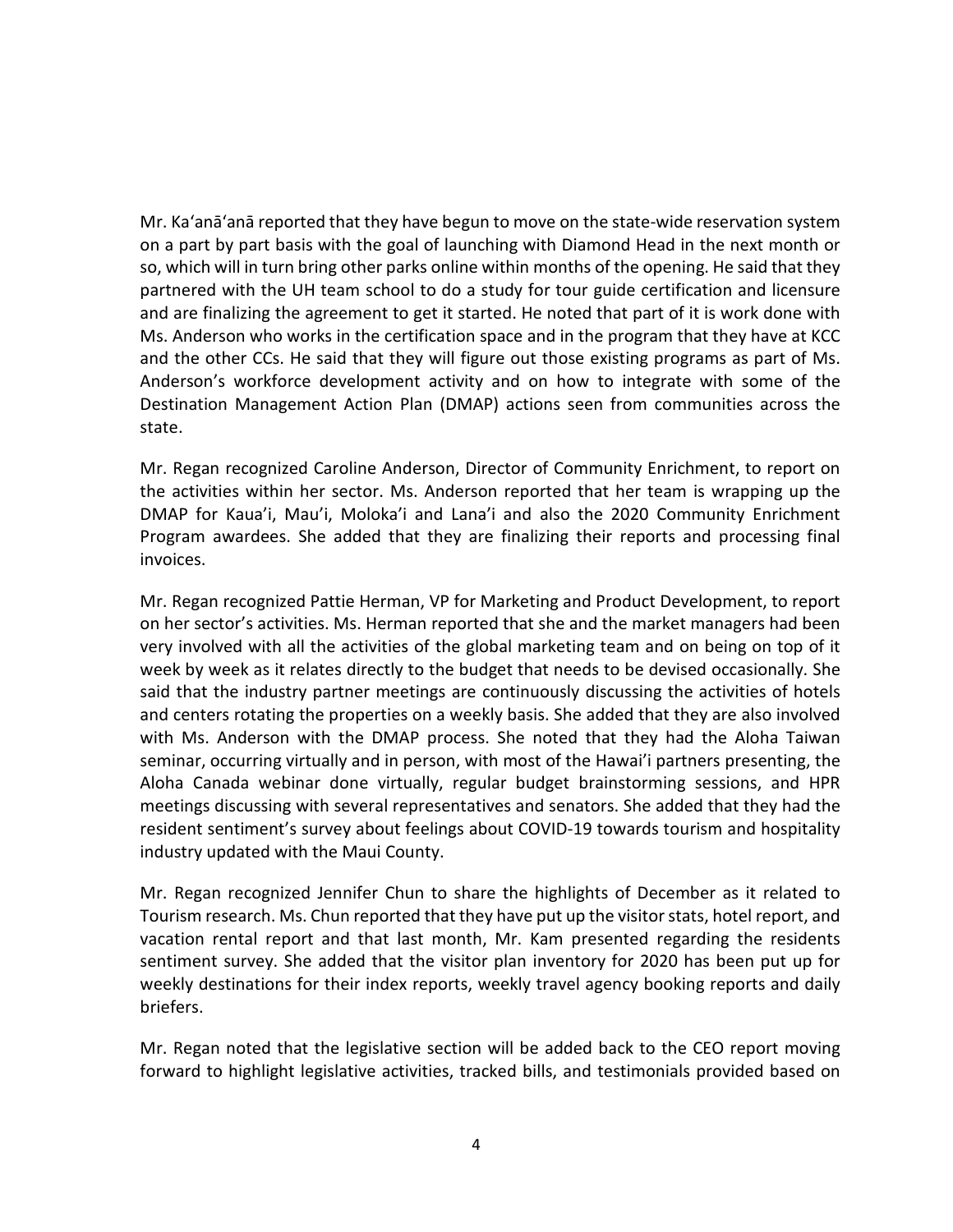those bills. He said that HTA had worked with 32 contracts for the calendar year 2021 which are mostly for branding, research, safety and security and Visitor Assistance Program (VAS).

Mr. Regan acknowledged Ms. Yamane of the HTA communication to share the sector's activities. Ms. Yamane reported that they have been real busy completing the annual report to the legislature. She acknowledged her team from the Anthology Marketing group for their work in getting the messages out, in updating the website, analyzing website traffic coming in for the COVID information. She added that they were also engaged with responding to media requests and inquiries, in helping out the different department's HTA like the DMAP and in boosting HTA's FB page and social media presence.

Ms. Kimura recalled that there used to be a budget committee on the board who is extensively involved in line by line budget and Chair Fried responded that such committee will be reinstated today.

Representative Onishi advised the Board to determine whether HTA is an integral part of the government's efforts in ensuring the visitor industry as an important part of the economy. He added that the HTA funding is the decision of the governor and that the HTA should advocate for someone to be able to control marketing and the visitor industry, its effects and its future in Hawaii. Senator Wakai advised the Board to save money from the \$41 million fund for Q3 when there's a rebound in tourism activity and when the governor replenishes the fund by then to ensure that HTA lives beyond July of this year. Mr. Atkins said that they need to find a budget that can follow the 4 pillars, make an ROI and have sustainable tourism and that they can justify to the governor

Mr. Rafter asked how decisions are made to execute contracts in preparation of the multiple budget scenarios next month. Mr. De Fries responded that the contracts were executed within the framework of the approved budget and expenditures were adjusted to deal with the reality of the market.

Chair Fried asked Mr. Eric to provide insights on the breakdown of budget for contracts. Mr. Takahata reported that 2020 was definitely an anomaly year and that they had three stop gos for the Japan market to resume travel back to Hawaii which are mainly focused in creating pathways and removing roadblocks to resume travel, getting Hawaii exempted from the Japanese travel restriction and safe travel programs. He explained that criteria were set with HTA on budget expenditure and allotment and that they are in constant communications with HTA on allocating budgets.

Ms. Herman said that the contracts are constantly shifting funds based on the global situation. She explained that with the Japan market, 2020 started with \$20 million and was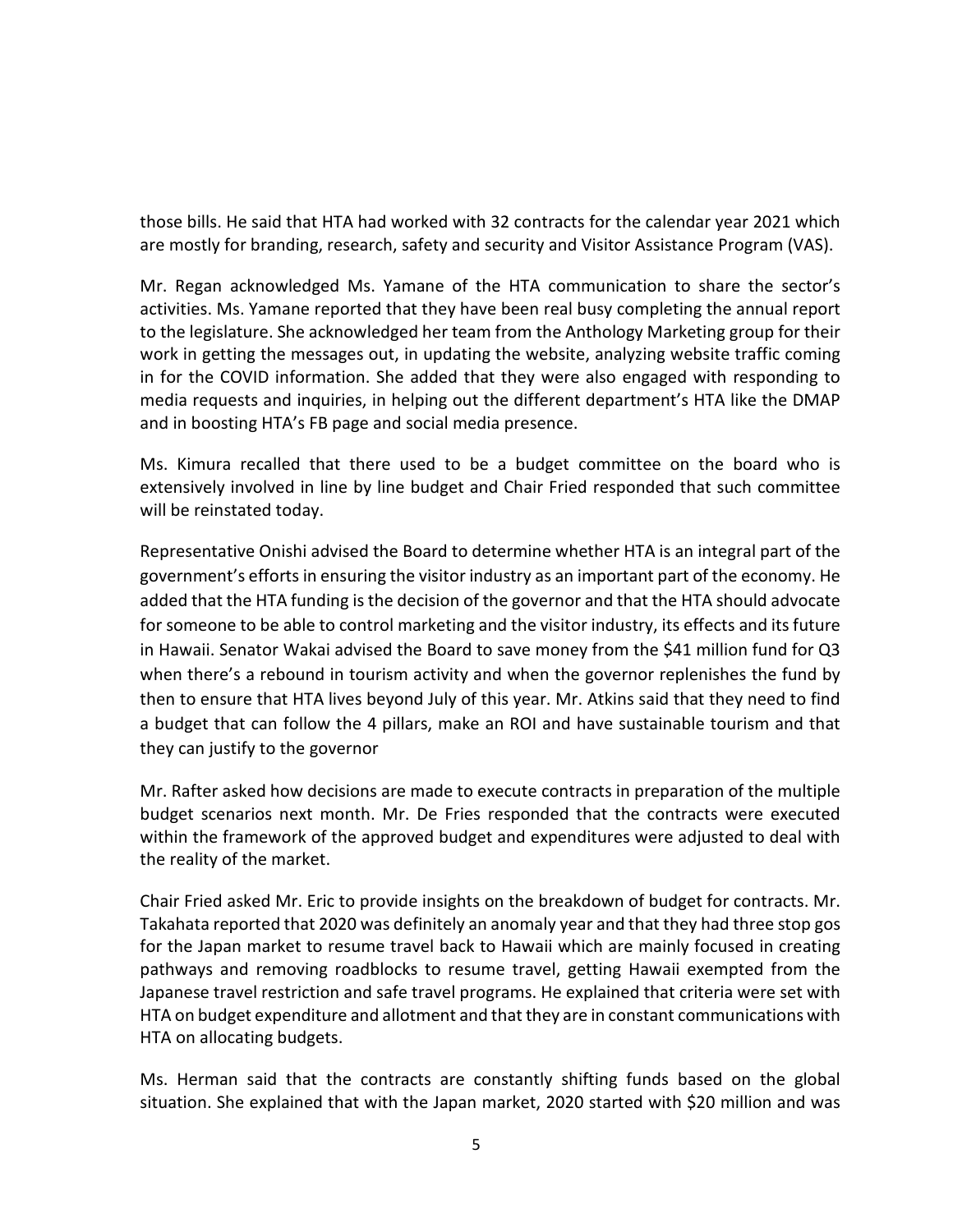cut on April 9 to \$6 million. She said that they continue to pivot and decrease funding on a weekly basis.

Mr. De Fries summarized that of the \$4.5 million, \$2.48 million are currently positioned for program budget starting July. He added that the situation will be evaluated each month and will continue to slide if the market conditions don't continually move.

Mr. Togashi said that they are placing restrictions on how much MMEs can spend in a fixed cost level with the intent of saving cost for later. He added that in consideration of Senator Wakai's advice about saving around \$15 million, they anticipated about \$7 million in reserve at the end of the fiscal year which, when coupled with the \$3million COVID-related cost of reimbursement, will brings up to \$10 million savings for Fiscal 2022 to operate.

Mr. Regan said that HTA is looking at disencumbering unused budget at the end of the fiscal year plus \$1.6 million from prior fiscal years to return for allocation which will be an additional budget.

Ms. Herman said that when the COVID-19 effects started in Hawaii, they terminated several contracts such as Southeast Asia, Europe, China and Taiwan. The 5 markets that survived are going thru TTP process. And they're working on with Taiwan now.

### **5. Adoption of a Resolution to Grant Authority to Present Policy Positions at the County, State, Federal Level and Other Venues as Deemed Appropriate**

Chair Fried recognized Mr. Regan to report on the adoption of resolution to grant authority to the CEO. Mr. Regan asked for a motion to approve the adoption of a resolution granting Mr. De Fries as the CEO specific authority to represent the Board and its policy decisions as it relates to legislation in state, county or federal level during calendar year 2021 and the legislative session. George Kam made the motion which was seconded by Kuʻuipo Kumukahi.

Mr. Arakawa said that if the CEO needs to take a position, he can give the Board advance notice. Chair Fried suggested that Mr. De Fries send an email to the Board in those situations. Mr. De Fries agreed and said that he welcomes any form of feedback. Chair Fried called for a vot for the adoption of the resolution and it was unanimously approved.

### **6. Presentation Annual Meeting of the Board of Directors to Elect Officers, Establish Committees, and Assign Committee Leadership and Members to Committees**

Chair Fried asked for a motion to affirm that today shall serve as the Annual Board meeting. The motion was moved and seconded and was unanimously approved.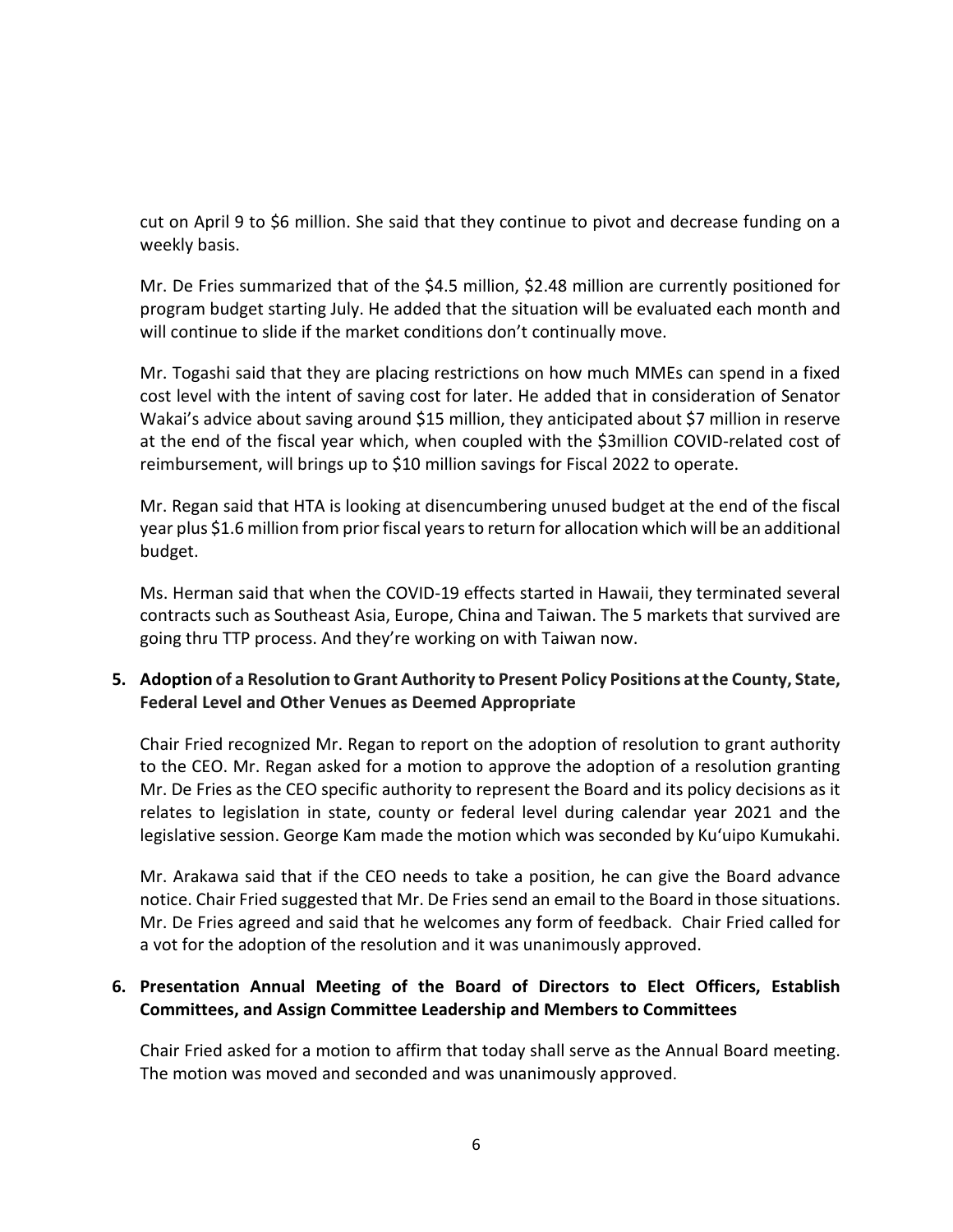Chair Fried opened the floor for nominations for the position of Chair and Vice Chair of the Board. George Kam nominated Chair Fried and there were no other nominations made. Mr. Regan confirmed the votes by roll call**.** Chair Fried remained as Chair.

Chair Fried nominated George Kam for First Vice Chair and Kelly Sanders as Second Vice Chair. There were no other nominations. Chair Fried recalled for the votes. George Kam remained first Vice Chair and Kelly Sanders as second Vice Chair.

Chair Fried asked for a motion to establish the following Committees as allowed for in HTA's bylaws: the Convention Center Planning Investigative Committee, Convention Center Planning Investigative Committee, Legislative and Governmental Affairs Investigative Committee, Visitor-related Infrastructure Investigative Committee, and the Budgetary Review Investigative Committee. The motion was moved and seconded and was unanimously approved.

Chair Fried moved on to the assignments of committee leadership and members for the committees starting with The Audit Standing Committee. He proposed David Arakawa as Chair, Micah Alameda as Vice Chair and Fred Atkins as member. There were no other nominations. The motion was seconded and the vote was unanimous.

Chair Fried proposed himself as Chair, Kelly Sanders as Vice Chair and David Arakawa, Fred Atkins and George Kam as members of the Administrative Standing Committee. Mr. Arakawa asked one member to be added. Chair Fried asked for Kyoko Kimura to be added and she agreed. The six members were unanimously approved.

Chair Fried proposed Daniel Chun as Chair, Kimi Yuen as Vice Chair, and George Kam, Kuʻuipo Kumukahi and Sherry Menor McNamara as members of the Convention Planning Investigative Committee. There were no further nominations. The motion was seconded and unanimously approved.

Chair Fried proposed George Kam as Chair, David Arakawa as Vice Chair, and Fred Atkins, Ben Rafter and Daniel Chun as members for the Legislative and Governmental Affairs Committee. There were no further nominations. The motion was seconded and unanimously approved.

Chair Fried proposed Kelly Sanders as Chair, Sherry Menor McNamara as Vice Chair and Mike Alameda, Kuʻuipo Kumukahi, and Kimi Yuen for the Visitor-related Infrastructure Investigative Committee. The motion was seconded and unanimously approved.

Chair Fried proposed David Arakawa as Chair, Ben Rafter as Vice Chair and Daniel Chun and Kimi Yuen as members for the Budgetary Review Investigative Committee. Mr. Arakawa proposed that Mr. Rafter be the Chair and that he wouldn't mind serving as Vice Chair. Chair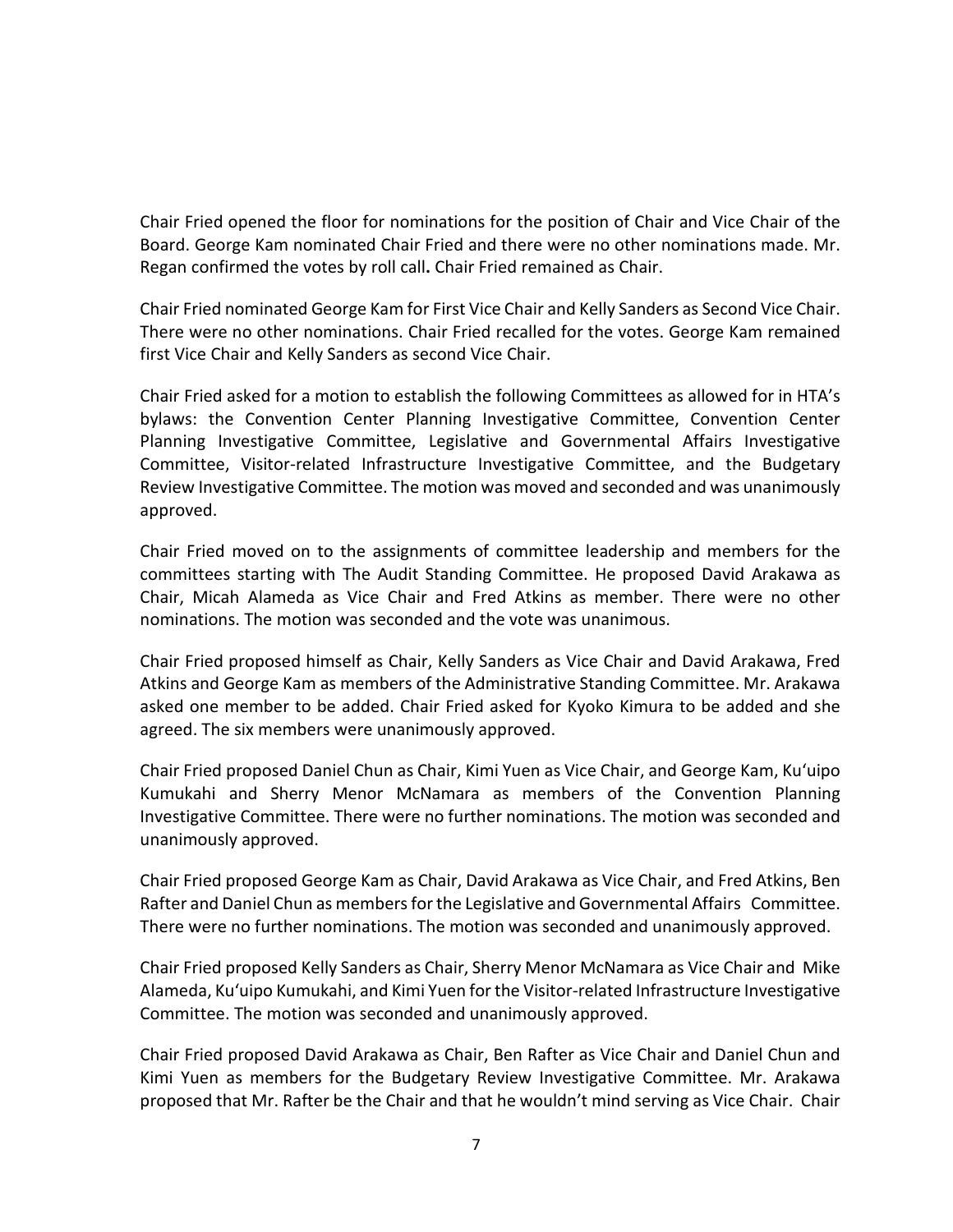Fried accepted the proposal. Fred Atkins and Kyoko Kimura were nominated. Chair Fried asked for a motion to approve the six members. The motion was seconded and unanimously approved.

#### **7. Report of the Discussion and Action on the Destination Management Action Plans for Lāna'i**

Chair Fried acknowledged Ms. Anderson to report on the presentation and action on the Destination Management Action Plans for Lanai. Ms. Anderson said that the purpose of doing the DMAP stems from the 2020 HTA Strategic Plan. The focus is to reset and rebuild to the desired visitor industry that the island wants, to collaborate with the counties, communities, visitor industry, other businesses and community organizations and to improve product offerings and establish new ones. She explained about the process done to develop the DMAP.

Ms. Anderson turned over the report to Ms. Kimura. Ms. Kimura reported that they have undergone five steering committee meetings with 13 members. She noted that there were issues encountered with visitors and that the committee identified nine actions to resolve these issues. She asked for a motion to approve the hot spots wherein the residents don't want visitors to go. The motion was seconded and unanimously approved.

Chair Fried called for a motion to accept the DMAP for Lanai. The motion was seconded and unanimously approved.

# **8. Presentation and Discussion of Current Market Insights and Conditionsin Hawai'i and Key Major Hawai'i Tourism Markets, Including the United States, Japan, Canada, Oceania and Cruise**

Chair Fried acknowledged Ms. Chun to give her report. Ms. Chun reported that the performance for 2020 is very much down from 2019. She said that visitor's arrival is down 75% for the month of December but noted an improvement compared to other months. She added that compared to 2019 where there are about 284,000 visitors in the state at any given time, the number of visitors have shrunk down to 94,000 for 2020, with much of the number coming from Q1. She added that the majority of visitors are coming from U.S. West and U.S. East. She explained that there were no total expenditures per person per trip because the sample sizing is not enough to be reported. She noted that the state collected \$21 million which is down 89% from the previous time in Fiscal 2020 through December 2019. She added that it was a preliminary data received from the Department of Taxation.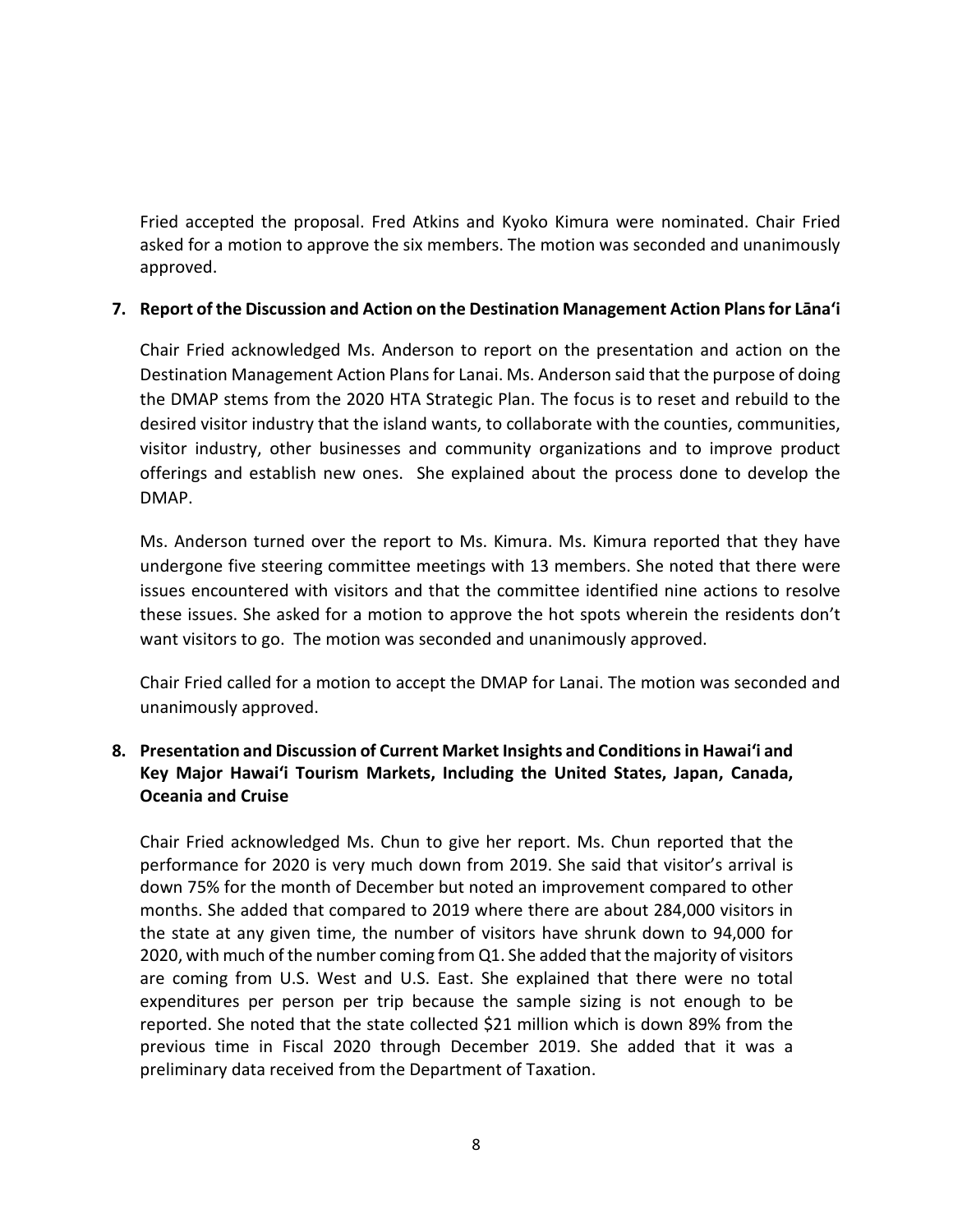Ms. Chun reported that the air seats situation fluctuated greatly during the pandemic and that in 2020, the air service has reduced greatly. She reported that hotel occupancy was low at 23.8% compared to 80.2% for December and that ADR decreased from \$353 last year to \$291 2020.

Representative Onishi asked for clarification about the \$35.1 million TAT collection and Ms. Chun reported that it's for the Fiscal year of 2020.

#### **9. Presentation of the Hawaiʻi Tourism Authority's Visitor Satisfaction & Activity Report (VSAT) Special COVID Survey.**

Chair Fried recognized David Pettinger and Barbara Ankersmit of Anthology Research to discuss on Hawai'i's Tourism Authority Visitor Satisfaction & Activity Report (VSAT) Special COVID Survey. Ms. Ankersmit explained that the VSAT survey is in place to understand the changes in visitor's satisfaction post COVID vs. pre-COVID. She reported that there weren't much difference between VSAT 2019 and COVID study with the East Coast and West Coast. She added that top responses of visitors for what is needed for their ratings to change to 7 or 8 are opening businesses, attractions, and beaches, confusing COVID mandates or rules and the need to quarantine. She added that the likelihood for them to recommend Hawai'i complaint of visitors had to do with COVID testing and its requirements. She noted that a high percentage of visitors trip either exceeded or met their expectations noting that 60% of travelers under the age of 35 exceeded their expectations. She said that there were higher satisfaction among first time visitors and a higher rate for repeat visitors to respond that the visit either met or exceeded their expectations vs people who were left disappointed. She noted that their disappointment is mainly attributed to the testing requirements and closure of businesses and attractions. She said that there's a huge percentage of visitors planning to come back when the pandemic and the restrictions are over and when vaccinated they get vaccinated. She added that complaints had to do more with testing requirements and quarantine than with the actual visit while they are in Hawai'i.

Mr. Pettinger reported on the effect of COVID-19 on the planning process and experience as to visiting Hawai'i. He noted that a higher percentage said that the low COVID-19 infection rate had either no bearing or little impact or one of several reasons why they chose Hawaii as destination and a low percentage for people who said that it was a very important consideration. He said that for surveys done with the Hawai'i Department of Health, a high percentage of residents consider COVID 19 to be a serious and urgent health concern. He added that 76% are willing to get vaccinated if it meant that they can come back to Hawai'i without the pretesting requirement and that those with a college degree are more likely to get the vaccine compared to those without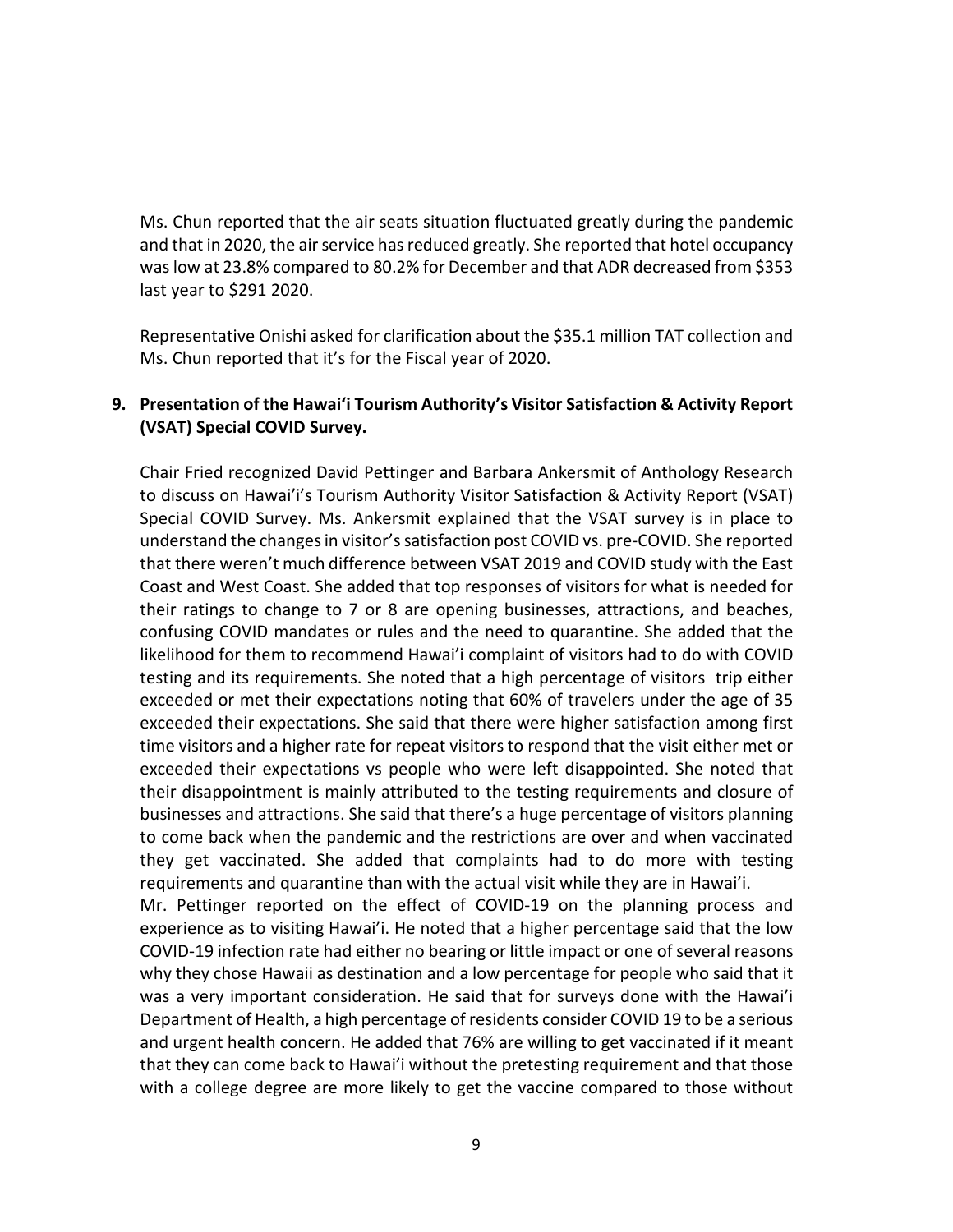one.

Mr. Pettinger identified safe travels website as the main source of information that visitors use when travelling to the State followed by family and friends, gohawaii.com, HTA website and airline staff, social media and online travel sites. Ms. Chun said that it will be posted on their website at the VISAT page of the research section.

Chair Fried shared that the lieutenant governor is hopeful that if a person had both of their vaccinations, the will be able to travel interisland as of February 15 without the need for the testing and that as of March  $1<sup>st</sup>$ , one can travel from the mainland to Hawaii.

Ms. Chun reminded that it's a point in time survey and done for people who visited Hawai'i at the beginning of December and future surveys will be done in time. Ms. Chun said that she will send a copy of the data requested by the board.

# **10. Presentation, Discussion and Action on HTA's Financial Reports for December 2020**

Chair Fried recognized Keith Regan to present HTA's financial reports for December 2020. Mr. Regan reported that the HTA received no TAT disbursements into the tourism special fund since May 2020. He said that there were expenditures of a little over \$1.2 million which includes \$113,000 from the approved fiscal year 2021 budget and \$1.09 million from prior fiscal years. He added that there was a net decrease of \$1 million in the tourism special fund and received about \$167,000 in investment income. He noted that there were encumbrances of \$25.9 million in December and that year-to-date, the total encumbrances balance against the fiscal year 2021 budget is \$36.4 million. HTA said that HTA's total encumbrances which includes encumbrances from prior years is \$44.4 million with \$9.6 million of it from prior fiscal years and \$34.8 from current fiscal year. He added that many of the current fiscal year contracts recently encumbered are for calendar year 2021.

He reported that the current Tourism Special fund is approximately \$68.2 million in cash and investments which includes \$5.14 million of the tourism emergency trust fund held in safe instruments. He said that remaining balance of the tourism special funds separating out the tourism emergency trust fund is \$63.2 million. He said that they will closely monitor the conditions with the fiscal year progressing without TAT flowing in the tourism special fund.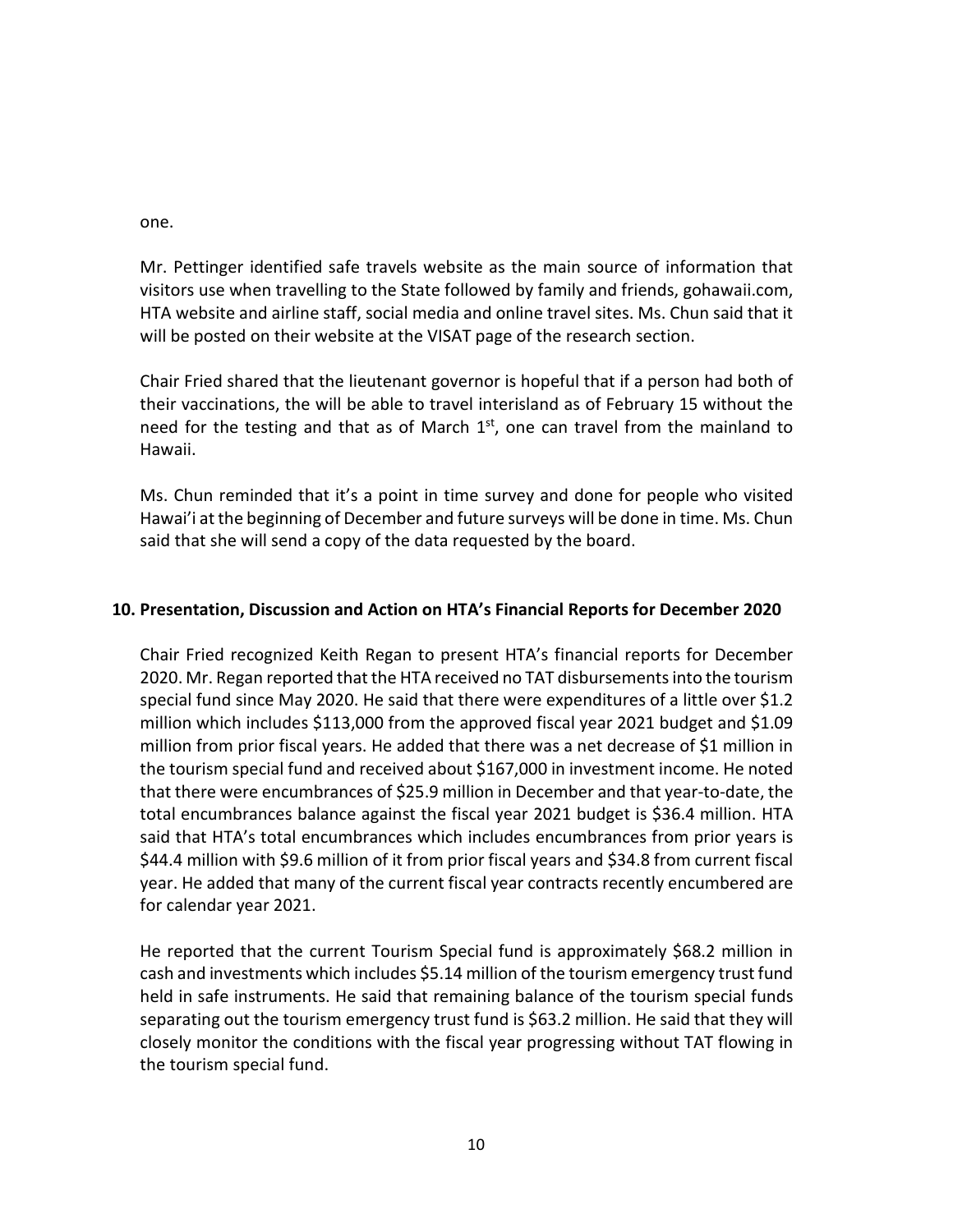Mr. Regan asked for a motion to approve the December 2020 financial reports. The motion was seconded and unanimously approved.

# **11. Update Relating to the 2021 Legislative Session and Related Bills Relevant to the Hawaiʻi Tourism Authority**

Chair Fried acknowledged Mr. Regan to give his report. Mr. .Regan reported that they are closely tracking 110 bills impacting HTA. He noted that these are going to be busy and fast-moving sessions which require a lot of oversight and attention and significant resources to monitor the bills for the HTA needs to submit testimonies to meet the tight deadlines.

He shared that in terms of budgetary concerns, there are bills that talk about moving special funds to the general fund that are not encumbered. He stressed that this is something that HTA needs to monitor.

Mr. Rafter asked if there were initial feedback on the bills that impacts TAT the most where one allows the county to do a TAT assessment. Representative Onishi said that he had seen a number of bills assessing visitor's fees, reducing TAT appropriation and addressing natural resources and funding that would affect targeted visitors. He added that virtual meetings will be used in legislations with the House and that testimony has to be written and submitted, and one needs to indicate upon submission the intention to testify in person. Testifying in person isn't allowed without a written testimony in anticipation of lost internet connectivity where the House could still review the written testimony and make decisions.

Mr. Rafter asked for insights about the dual referral and triple referral. Mr. Wakai informed that a triple referral is a more difficult to approve than a double referral. Representative Onishi said that with regards to HP6, it has dual committee first referral which actually is referred to four committees and that the more it's referred to, the more problem it creates as it has to be coordinated with other committees. He explained that in such case, it would be for the Environmental and Representative Onishi's Committee to coordinate a date and time to hear the bill and that if it's a triple committee, it's only heard on the first week of February.

Chair Fried asked the audience for any questions and there was none.

# **12. Report of the Marketing Standing Committee with the Committee's Recommendations to Support Various Marketing Proposals, for Discussion and Action by the Board**